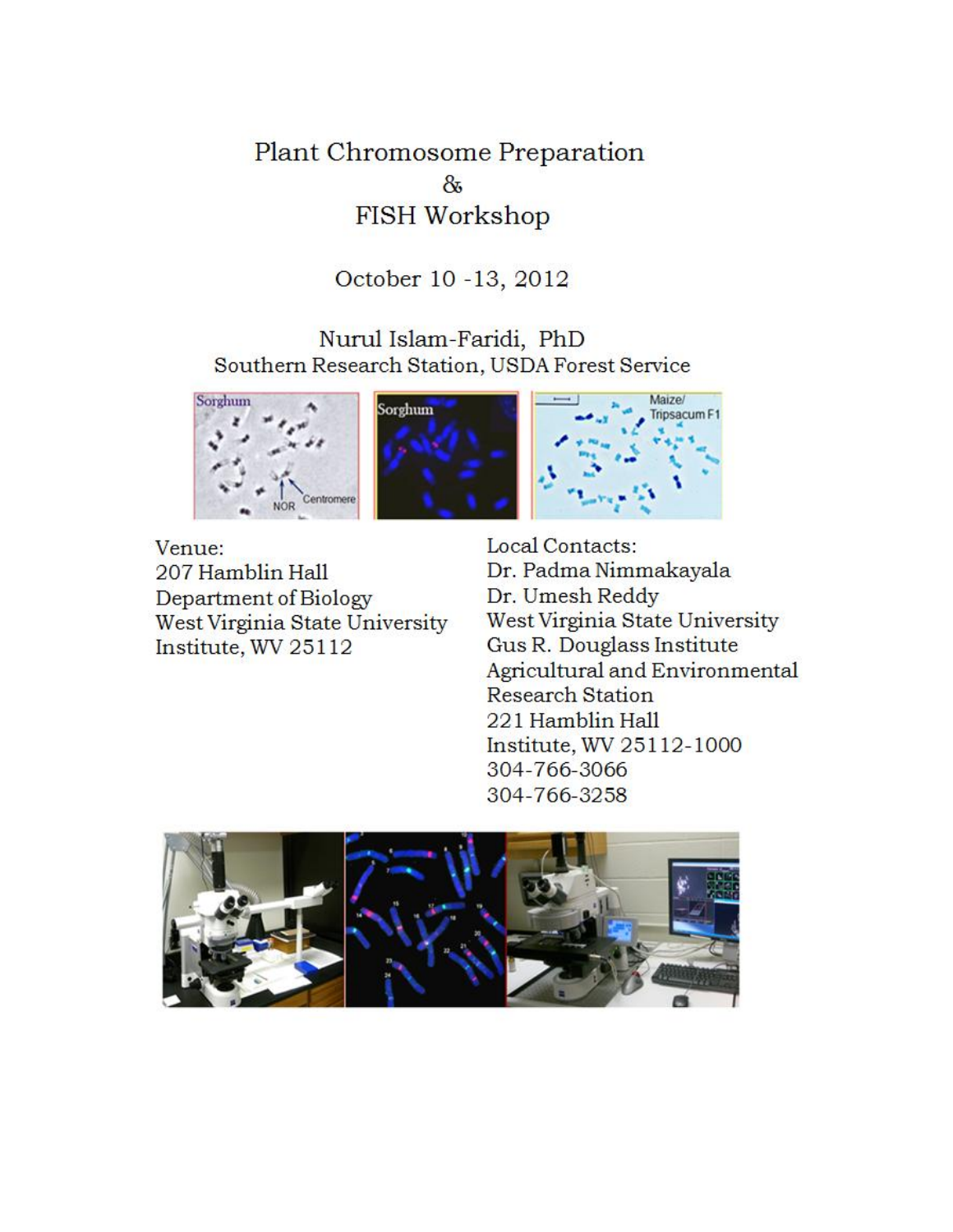# **Schedule**

## **October 10,Wednesday**

| $13:30 - 18:00$ | RNase Pre-treatment – Chromosome spread slides<br>Root collection - Greenhouse<br>Root tip process for enzymatic digestion (for tomorrow) |
|-----------------|-------------------------------------------------------------------------------------------------------------------------------------------|
|                 | Video Demo: Metafer (MetaSystems) – Automated<br>detection of metaphase spreads & karyotyping                                             |

### **October 11,Thursday**

| $09:00 - 09:15$<br>$09:15 - 10:00$<br>$10:30 - 12:30$ | Welcome address by Dr.<br>FISH presentation and its significance in Genomics and<br><b>Plant Breeding</b><br>FISH Day-1<br>RNase Pre-treatment (Wednesday)<br>Probe hybridization mixture preparation<br>Discussion: FISH with BAC, Transgene and genomic DNA<br>probes |
|-------------------------------------------------------|-------------------------------------------------------------------------------------------------------------------------------------------------------------------------------------------------------------------------------------------------------------------------|
| $12:30 - 13:30$                                       | Lunch (on your own)                                                                                                                                                                                                                                                     |
| $13:30 - 18:00$                                       | Prepare chromosome spread<br>Process root tips<br><b>Enzymatic digestion</b><br>Slide preparation<br>Slide Denaturation (Chromosomal DNA)<br>Hybridization (DNA to DNA)<br>Overnight incubation<br>Set-up for hybridization site detection (FISH Day -2)                |